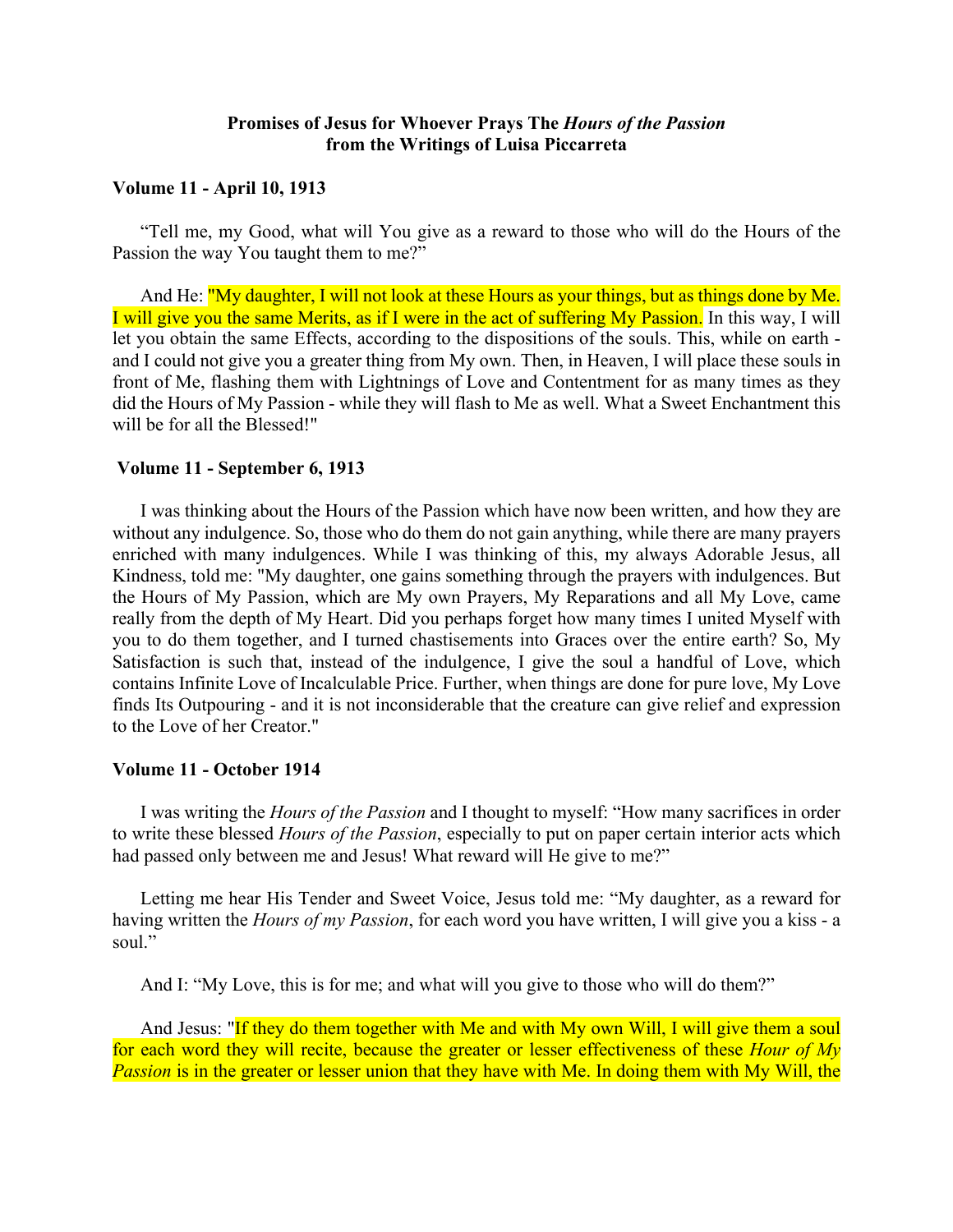creature hides inside My Volition; and since it is My Volition that is acting, I can produce all the Goods I want, even through one single word. This, for each time you will do them."

Another time I was lamenting with Jesus because, after so many sacrifices to write these *Hours of the Passion*, very few were the souls who were doing them. And He: "My daughter, do not lament. Even if there was only one, you should be happy. Wouldn't I have suffered all My Passion even to save only one soul? The same for you. One should never omit good only because few benefit from it; all the harm is for those who do not take advantage of it. Just as My Passion made My Humanity acquire the Merit as if all were being saved, although not all are saved (since My Will was to save everyone, and I received Merit according to what I wanted, not according to the profit which creatures would have drawn), the same is for you: you will be rewarded depending on whether your will identified itself with Mine, wanting to benefit all. All the evil remains to those who, although being able to, do not do it.

"These Hours are the Most Precious of all, because they are nothing other than the repetition of what I did in the course of My mortal Life, and what I continue to do in the Most Blessed Sacrament. When I hear these Hours of My Passion, I hear My own Voice, My own Prayers. In that soul I see My Will - that is, wanting Good for everyone and wanting to Repair for all - and I feel moved to dwell in her, in order to do whatever she does within her. Oh, how I would Love that even one single soul for each town did these Hours of My Passion! I would hear Myself in every town, and My Justice, greatly indignant during these times, would remain partly appeased."

#### **Volume 11 - October 13. 1916**

I was doing the Hours of the Passion, and Blessed Jesus told me: "My daughter, in the course of My mortal Life, thousands and thousands of Angels were the cortege of My Humanity, gathering everything I did – My Steps, My Works, My Words, and even My sighs, My Pains, the drops of My Blood – in sum, everything. They were the Angels in charge of My Custody, and of paying Me honor; obedient to My every Wish, they would rise to and descend from Heaven, to bring to the Father what I was doing. Now these Angels have a special office, and as the soul remembers My Life, My Passion, My Blood, My Wounds, My Prayers, they come around this soul and gather her words, her prayers, her acts of compassion for Me, her tears and her offerings; they unite them to Mine, and they bring them before My Majesty to renew for Me the Glory of My own Life. The delight of the Angels is so great that, reverent, they listen to what the soul says, and pray together with her. So, with what attention and respect must the soul do these Hours, thinking that the Angels hang upon her lips to repeat after her what she says."

## **Volume 12 - May 16, 1917**

Then, I found myself outside of myself. I was in the midst of many souls - they seemed to be purging souls and Saints - who were speaking to me and mentioning one person known to me, who died not too long ago. And they said to me: "He feels happy in seeing that there is not a soul who enters Purgatory without carrying the mark of the *Hours of the Passion*. Surrounded by the cortege of these *Hours* and helped by them, the souls take a safe place. And there is not a soul who flies into Heaven, without being accompanied by these *Hours of the Passion*. These *Hours* make a continuous dew pour down from Heaven to earth, into Purgatory, and even into Heaven."